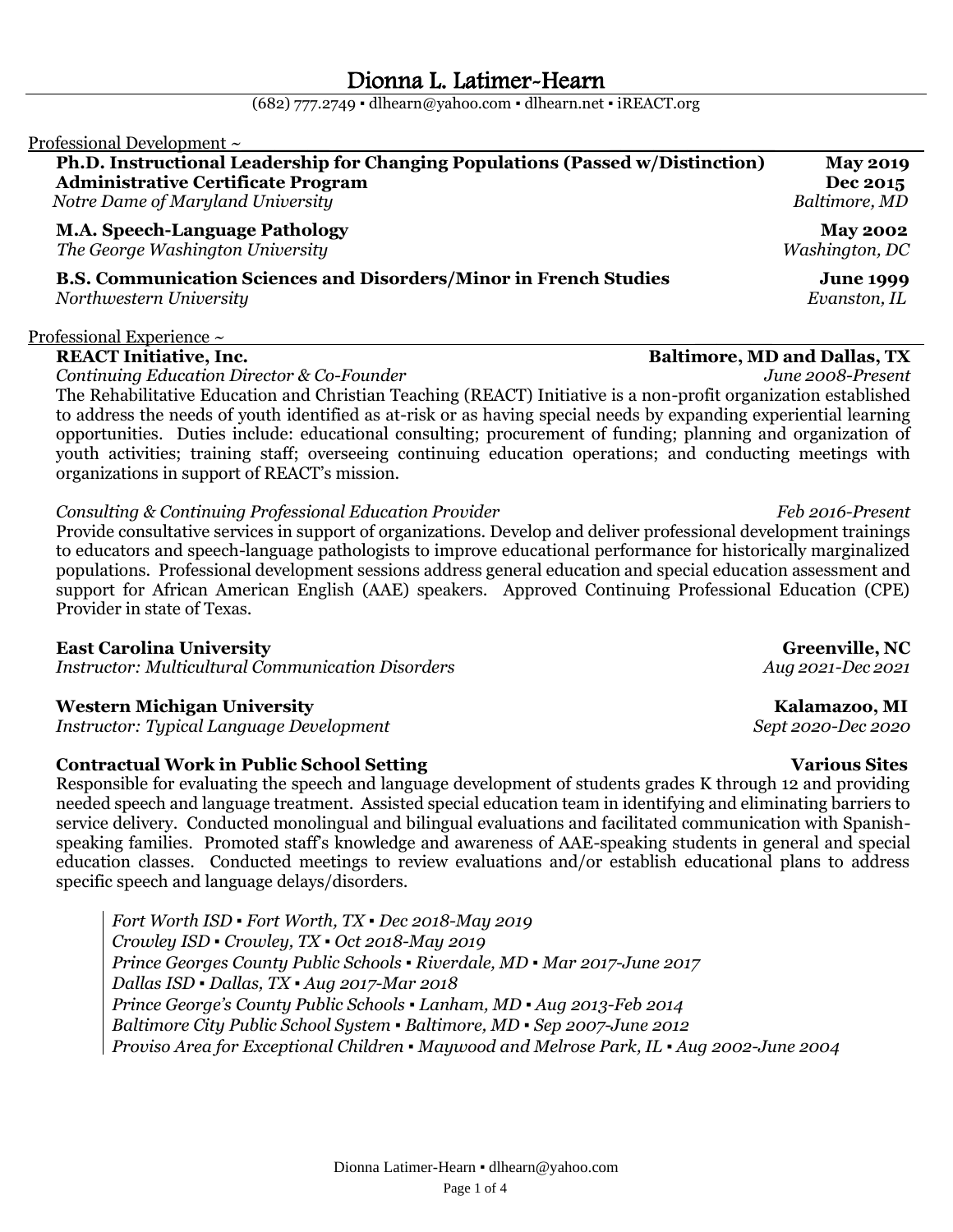### **Care Resources/Epic Developmental Services (Formerly ResCare) Towson, MD**

### *Speech-Language Pathologist Supervisor Feb 2014-Mar 2017*

Coordinated and managed the delivery of quality services provided by a team of speech language pathologists in contracted positions in the greater Baltimore area. Sites included: Baltimore City Public Schools; Baltimore County Public Schools; Maryland Association of Nonpublic Special Education Facilities; and Baltimore Infants and Toddler Program. Maintained frequent contact with all direct reports and contract/school designees and supervisors. Acted as a point of contact for all contractual staff and site supervisors. Monitored quality assurance and provided corrective actions as needed. Oversaw scheduling of assigned staff to maximize productivity. Conducted evaluations, collaborative planning, consultations, and treatment of students/clients in assignments for short- and/or long-term coverage until permanent staff can be secured. Reviewed staff documentation (e.g. licensure, evaluation reports, treatment notes, etc.) for appropriateness, accuracy, and timeliness. Collaborated with administrative team to support organizational mission. Developed and delivered professional development trainings to improve assessment and service delivery for culturally and linguistically diverse populations. Recruited, interviewed and assisted in selection and hiring of new staff. Oriented and trained new SLPs for assigned positions as needed. Developed and maintained new hire packets specific to each setting to facilitate onboarding process for new hires.

### **Educational & Developmental Intervention Services, DOD/U.S. Naval Hosp. Yokosuka, Japan** *Speech-Language Pathologist Mar 2005-June 2007*

Responsible for screening, evaluating, and treating children from birth to age three on Yokosuka, Ikego, and Negishi Bases. Worked with children from diverse linguistic backgrounds including Japanese, Tagalog, and Spanish. Evaluated clients and developed Individualized Family Service Plans (IFSP) targeting specific developmental concerns. Provided services in the home, daycare, and/or clinic setting. Made referrals for additional evaluations/services from other developmental professionals. Assisted in the transition of students from EDIS to school-based services. Provided training to Child Development Center (CDC) staff in development and implementation of language specific tasks and activities for classroom instruction, making referrals, and implementing strategies to work with children with special needs. Increased public awareness of EDIS program by speaking at command-sponsored events. Developed a variety of information pamphlets on topics relating to child development (e.g. *Raising a Bilingual Child*).

### *Early Intervention Coordinator June 2006-June 2007*

Managed a team of specialists including two occupational therapists, a physical therapist, and an early childhood special educator. Conducted weekly meetings and monitored early intervention practices and service delivery. Acted as a resource to staff members regarding early intervention practices and concerns. Facilitated transition of new staff members onto EDIS team. Directed evaluation and IFSP development team meetings. Assisted in development of Memorandum of Understanding (MOU) between CDC and EDIS. MOU facilitates referral process by seeking permission for periodic screenings at time of child enrollment in CDC. Developed standard forms for use at EDIS Yokosuka. Service Coordination Log and Contingency Plan for Extended Leave forms were eventually approved for regional use for all EDIS sites in Japan.

### **Private Consulting Stella Plage, France**

*Speech and Language Consultant June 2003-July 2003* Provided consultative support to educational team for a 3-year old boy with Autism.

### *Assistant de Langue Vivante (English Teaching Assistant)*

Provided supplementary English language classes to elementary and middle school students in four schools.

### Awards and Honors ~

 **Inaugural Recipient of NBASLH Clinician of the Year Award** *Mar 2022* National Black Association of Speech-Language and Hearing Association

## **Inaugural Recipient of the WERA World Congress Most Innovative Poster Award** *Aug 2018*

World Education Research Association World Congress – Cape Town, South Africa

# **French Embassy**<br>Assistant de Langue Vivante (English Teaching Assistant) Montargis and Amilly, France<br>Oct 1999-Apr 2000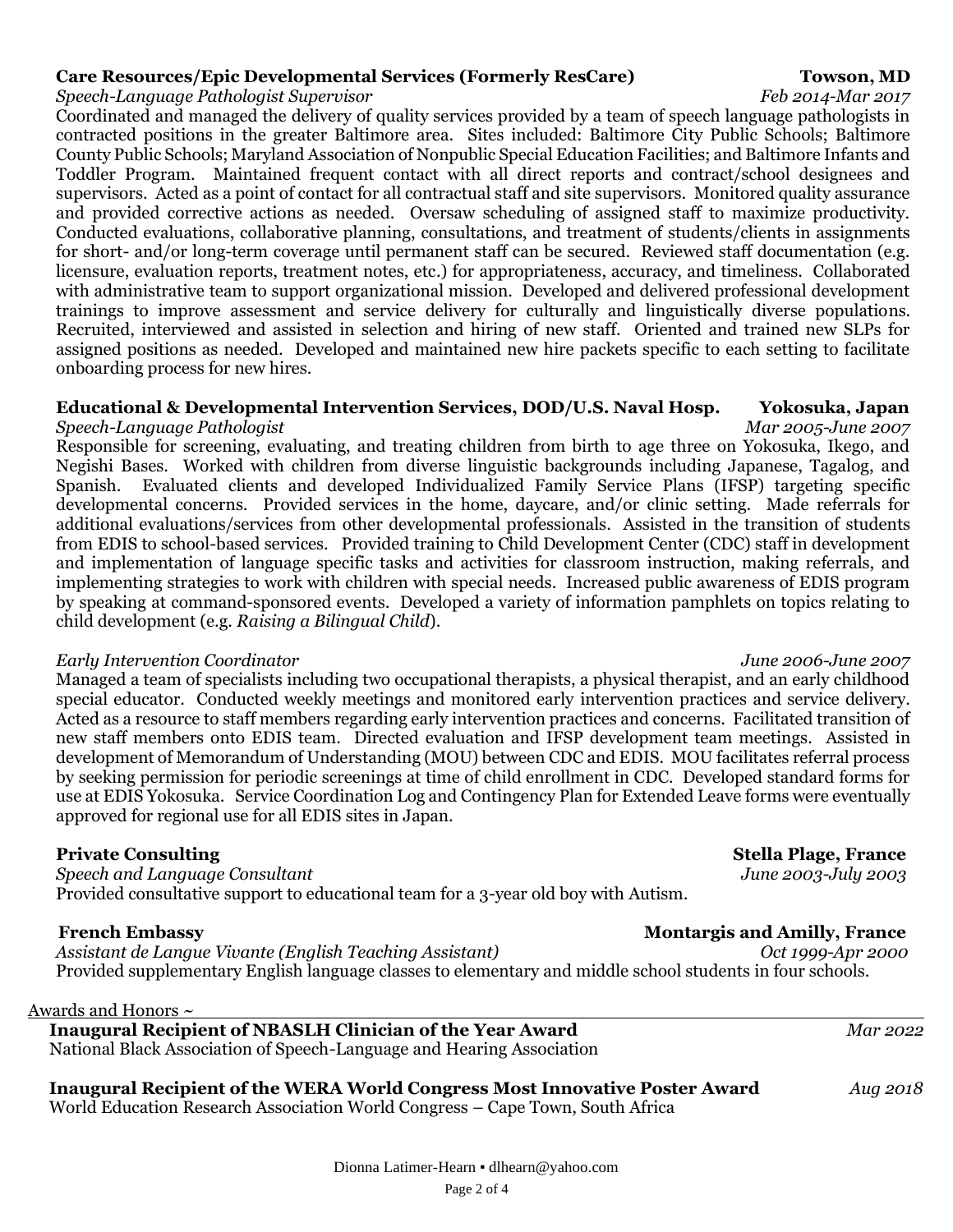### **CREATE Doctoral Scholarship** *Oct 2018*

Consortium for Research on Educational Assessment + Teaching Effectiveness Convention – Williamsburg, VA

### **AERA Minority Dissertation Fellowship Recipient** *May 2017*

American Educational Research Association Award (\$20k) – Convention New York, NY

### **GWU Multicultural Grant Project** *Nov 2000*

The George Washington University Master of Arts Program – Washington, DC

### Presentations ~

### **Online Learning Forum**

Creator and Administrator for *Respect The Dialect* a Facebook Community that provides information about AAE for SLPs, educators, and other professionals. (Since Aug 2019).

### **Podcast and Radio Appearances**

 *You're Wrong About… The "Ebonics" Controversy Podcast ▪ Apr 2019 Fresh SLP Podcast ▪ Nov 2020 Let's Talk Dialect ▪ Sept 2020 ASHA Voices Podcast ▪ Feb 2020 Speak it with Shulie ▪ May 2021 Tight Knit Radio Show with Ertha Harris – Baltimore, MD ▪ Apr 2018*

### **Professional Presentations (Selected List)**

*National Black Association f0r Speech-Language and Hearing (Invited) – Houston, TX ▪ Mar 2022 Roman Catholic Education Authority (RCEA) Rodrigues, Mauritius—Nov 2021 American Speech-Language-Hearing Association Convention – Washington, DC ▪ Nov 2021 American Speech-Language-Hearing Association – Webinar (Live/Recorded) ▪Oct 2021 Oregon Speech-Language and Hearing Association – Virtual Conference ▪ Oct 2021 Portland University Equity Discussion Group – Webinar ▪ October 2021 Loyola University of Maryland NBASLH Inaugural Event – Webinar ▪ Apr 2021 Loyola University of Maryland Course Promoting Race and Class Equity in CSD Curricula ▪ Apr 2021 Early Abilities—Toronto, ON ▪ Mar 2021 Tucson Unified School District—Tucson, AZ ▪ Dec 2020 The Hospital for Sick Children—Toronto, ON ▪ Sept 2020 Diagnostic and Instructional Implications of AAE ▪ Aug 2020 Andalusia Speech Therapy Clinics—Toronto, ON ▪ June 2020 Texas Alliance of Black School Educators (TABSE) Conference—San Antonio, TX ▪ Feb 2020 ASHA Live Chat (sponsored by Ventris Learning) ▪ Feb 2020 National Alliance of Black School Educators (NABSE) Convention—Dallas, TX ▪ Nov 2019 National Black Assoc. for Speech-Language & Hearing (NBASLH) Convention—Charlotte, NC ▪ Apr 2019 American Speech-Language-Hearing Association (ASHA) Convention—Boston, MA ▪ Nov 2018 Ohio School Speech Pathology Educational Audiology Coalition (OSSPEAC) Conf.—Columbus, OH ▪ Oct 2018 Consortium for Research on Educational Assessment & Teaching Effectiveness—Williamsburg, VA ▪ Oct 2018 Oklahoma Speech-Language Hearing-Association Annual Conf. (OSLHA)—Midwest City, OK ▪ Oct 2018 World Education Research Association (WERA) World Congress—Cape Town, South Africa ▪ Aug 2018 American Speech-Language-Hearing Association (ASHA) Schools Connect Conf.—Baltimore, MD ▪ July 2018 Portland Public Schools—Portland, OR ▪ Apr 2018 American Educational Research Association (AERA) Annual Meeting—New York, NY ▪ Apr 2018 Maryland Speech-Language-Hearing Association (MSHA) Convention—Hunt Valley, MD ▪ Apr 2017*  *American Speech-Language-Hearing Association (ASHA) Convention—Philadelphia, PA ▪ Nov 2016 American Educational Research Association (AERA) Annual Meeting—Washington, DC ▪ Apr 2016 American Speech-Language-Hearing Association (ASHA) Convention—New Orleans, LA ▪ Nov 2001*